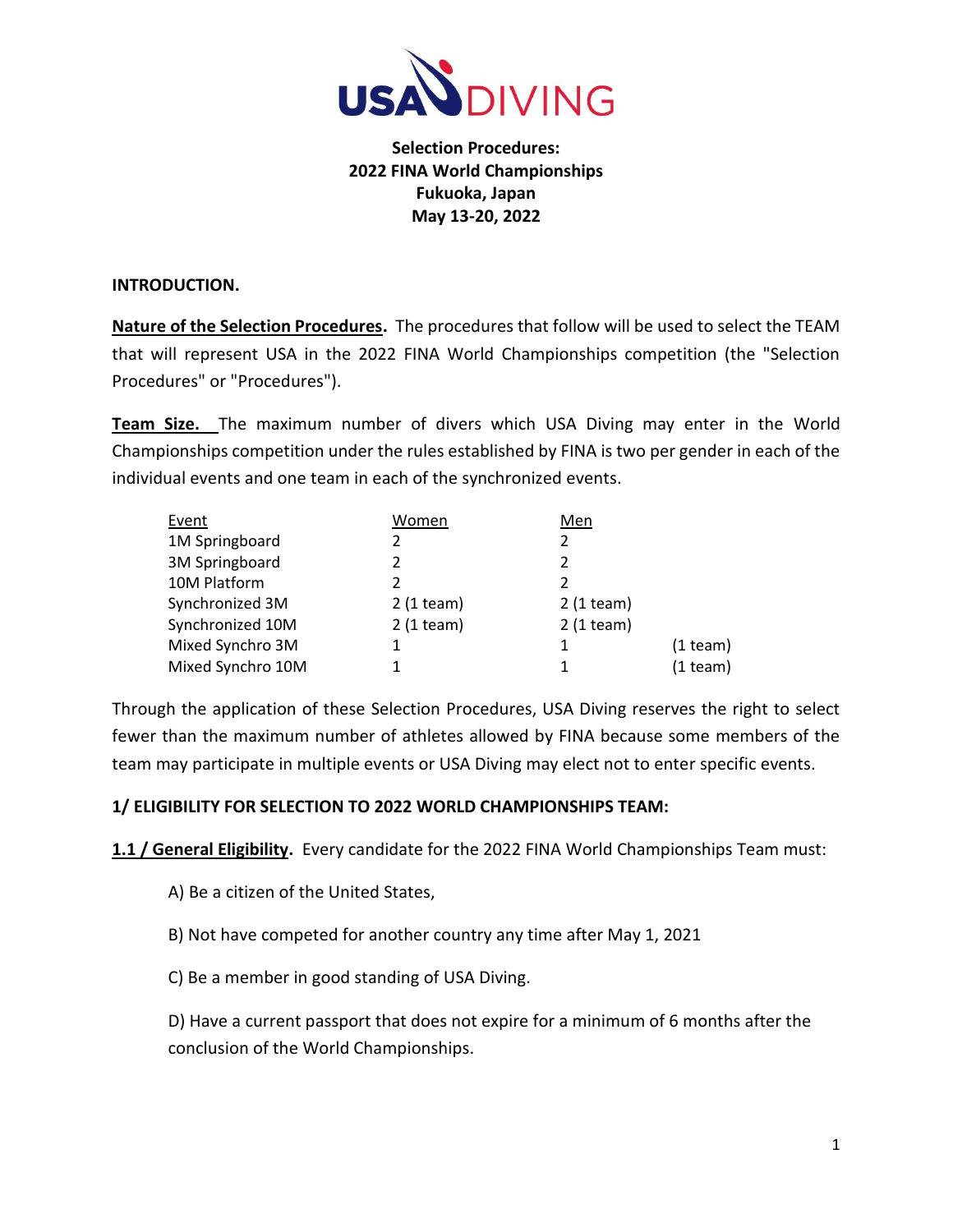**Selection Events**. USA Diving will select its team for the 2022 FINA World Championships at the USA Diving Winter National Championships to be held December 13-18 in Bloomington, Indiana at Indiana University. The selection events will be governed by FINA Rules.

Note: For all events except mixed synchro, a combined score from the prelims and the finals will be used to determine the team. Mixed synchro is a finals event only.

## *2/ INDIVIDUAL NON-OLYMPIC & OLYMPIC EVENTS – (1 meter, 3 meter & platform)*

- 2.1 A) There will be a preliminary round with a cut to the top 12 for finals. Both prelims and finals will be combined for the purpose of selecting the World Championship team.
	- B) The two divers with the highest cumulative scores will be selected to the team.
	- C) In the event of a tie,
		- i) the athlete with the highest single list score in the finals among such athletes shall be selected; and if a tie still exists,

ii) the athlete with the highest percentage of consistency (hit dives) for the two lists (from prelims and finals) will be selected. For this purpose, an average judge's score of seven and one-half (7.5) or above for a dive in the women's events will be considered a "hit," and below a seven and onehalf (7.5) a "miss." In the men's events, an average judge's score of eight (8) or above will be considered a "hit" and below an eight (8) a "miss."

# *3/ OLYMPIC SYNCHRONIZED EVENTS – (3 meter & platform)*

- 3.1 A) There will be a preliminary round with twelve (12) teams advancing to the finals. The scores from the preliminaries and finals will be added together.
	- B) The team with the highest cumulative score will be selected.
	- C) In the event of a tie,
		- i) the team with the highest single list score in the finals among such teams shall be selected. If a tie still exists,
		- ii) the team with the highest score on optionals in the finals shall be selected, and if a tie still exists,
		- iii) the team with the highest percentage of consistency (hit dives) for the two lists (from preliminaries and finals) will be nominated to the World Championships Team. For this purpose, an average judge's score of seven and one-half (7.5) or above for a dive in the women's events will be considered a "hit," and below a seven and one-half (7.5) a "miss." In the men's events, an average judge's score of eight (8) or above will be considered a "hit" and below an eight (8) a "miss."
- 3.2 Divers may compete with a maximum of 2 partners.

## **4/ NON-OLYMPIC SYNCHRONIZED EVENTS – (3 meter & platform)**

4.1 A) There will be a finals round only.

B) The team with the highest cumulative score will be selected.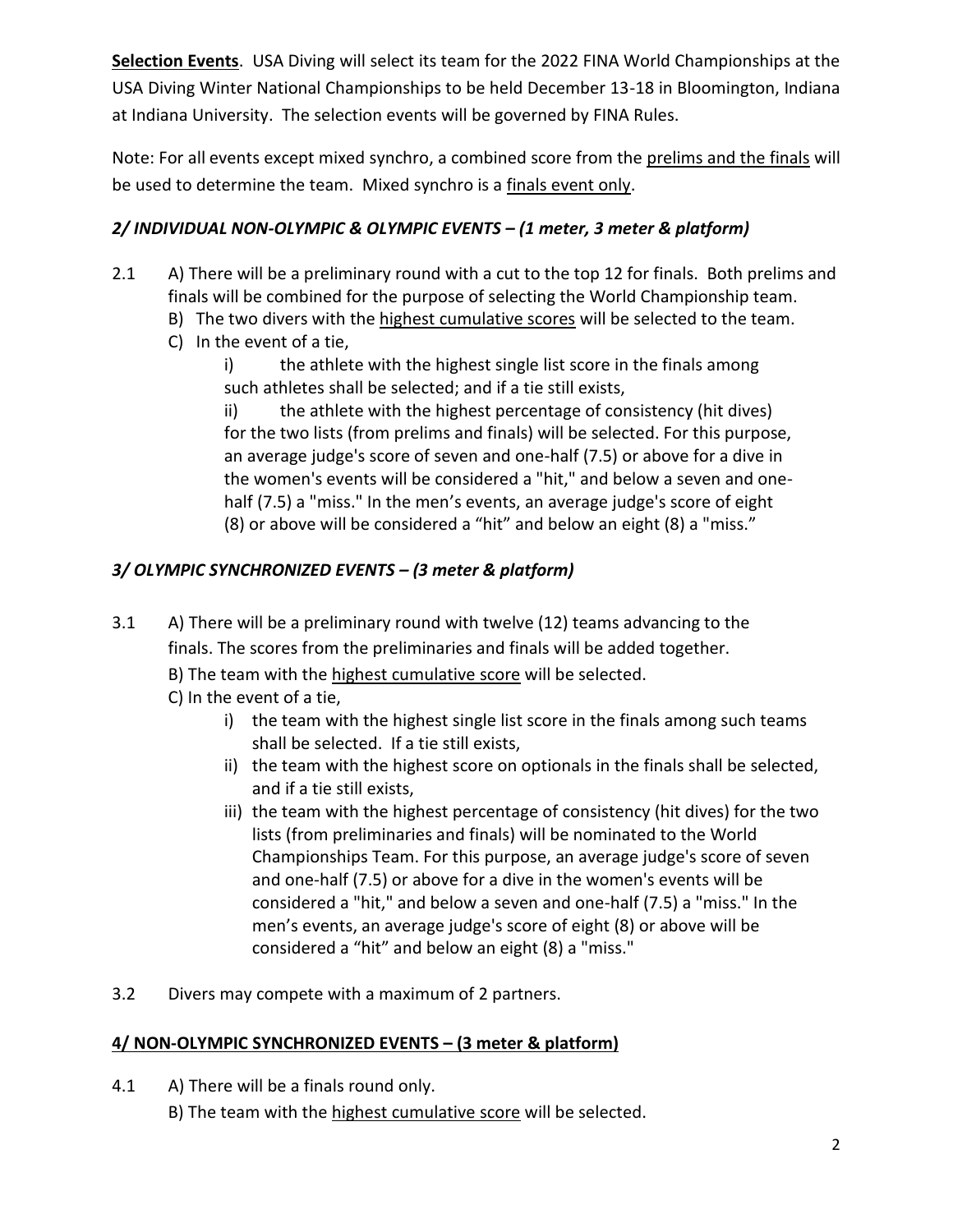- C) In the event of a tie,
	- iv) the team with the highest score on optionals in the finals shall be selected, and if a tie still exists,
	- v) the team with the highest percentage of consistency (hit dives) will be nominated to the World Championships Team. For this purpose, an average judge's score of seven and one-half (7.5) or above for a dive in the women's events will be considered a "hit," and below a seven and one-half (7.5) a "miss." In the men's events, an average judge's score of eight (8) or above will be considered a "hit" and below an eight (8) a "miss."
- 4.2 Divers may compete with a maximum of 2 partners.

## **5 / Replacement Athletes:**

#### *5.1 Individual Events* –

If an athlete member needs to be replaced due to injury, illness or voluntary withdrawal **prior to FINA deadline** of submission of entry names, the next placed athlete will be selected. Only the finalist for each event will be considered.

If an athlete member voluntarily withdraws or is injured or due to illness and cannot compete **after the FINA** deadline for submission of names, it is to be handled on a caseby-case basis based on logistics, budget restraints and FINA approval.

Every effort will be made to replace the diver following the above procedures. If it is not possible, the High Performance Director, in consultation with the CCE and the World Championship Team coaches, will make a selection decision that is in the best interest of Team USA based on divers who are *already* on the World Championship Team.

#### *5.2 Synchronized Events* –

If a synchronized team member needs to be replaced due to injury, illness or voluntary withdraw **prior to FINA deadline** for submission of entry names, then the next placed team from the 2021 USA Diving Winter Nationals will be the replacement synchronized diving team unless the High Performance Director, in consultation with the CCE, makes a determination to replace only one athlete pursuant to the following:

Notwithstanding the foregoing, USA Diving has conducted many of its synchronized selections for other competitive events by allowing athletes to compete with multiple partners. For this reason and in the event that one member of a synchronized team has to be replaced, USA Diving' s High Performance Director (HPD) will make a recommendation to the CCE as to whether another athlete can replace the removed athlete without having to replace the entire synchronized team or whether it will be necessary to replace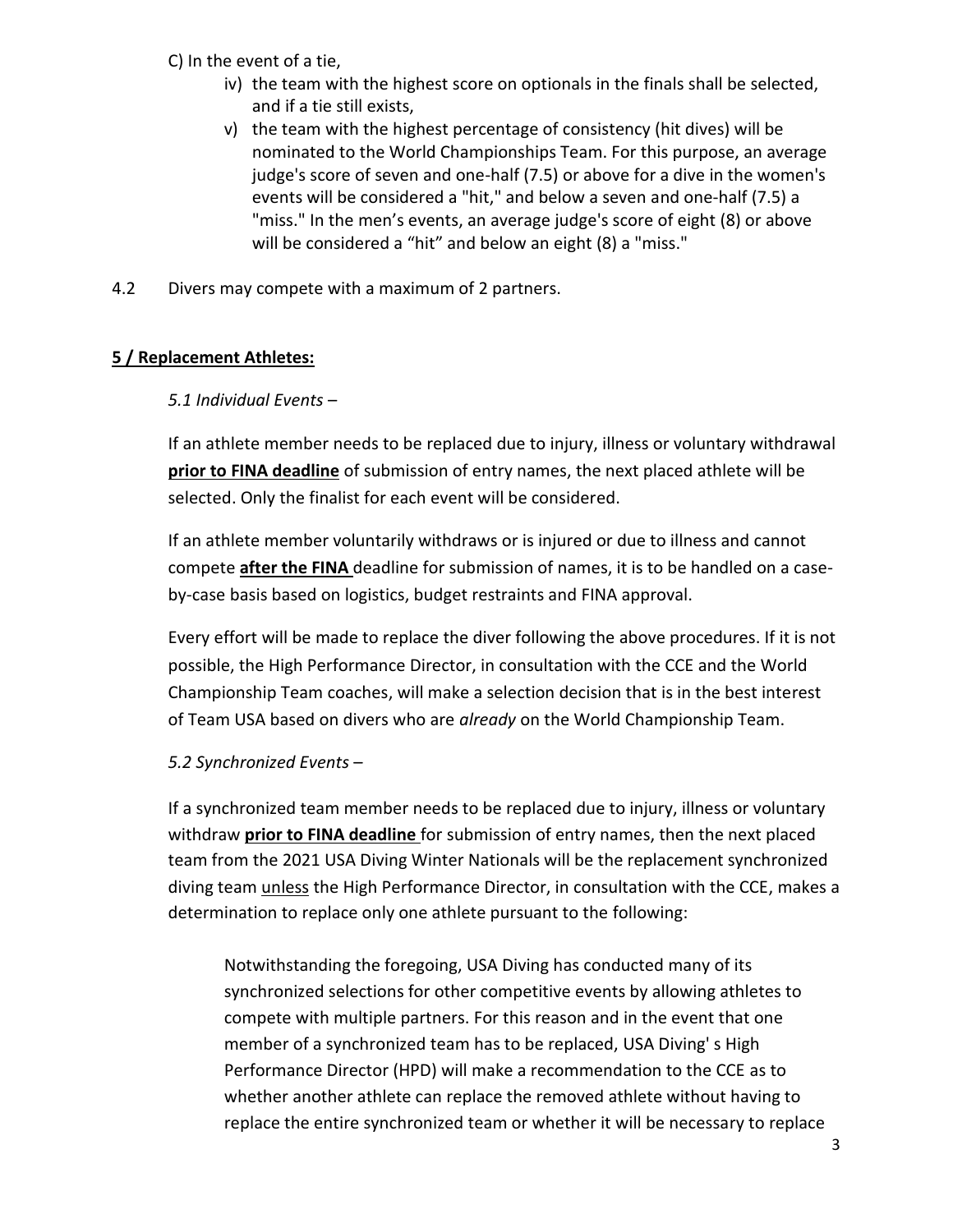the entire team. If the decision is to replace only one athlete, the HPD will make a recommendation to the CCE as to who the remaining athlete will be paired with based on previous selection trials' results and the High Performance Director's evaluations from synchronized assessments conducted since 2017. The CCE will then review the HPD's recommendation and make the final decision to replace either the single athlete or the entire team.

If a synchronized team member needs to be replaced due to injury, illness or voluntary withdraw **after the deadline,** for submission of entry names it is to be handled on a case by case basis based on logistics, budget restraints and FINA approval. Every effort will be made to replace diver/team following the above procedures. If it is not possible, the High Performance Director and World Championship coaches will make a selection decision that is in the best interest of the team based on divers who are *already* on the World Championship Team.

# **Coach Selection Procedures: Fukuoka, Japan**

#### Coach of Record:

A coach member may be considered for selection as a World Championships coach only if a diver in the selection events declares his or her "coach of record" prior to the start of the 2021 USA Diving Winter National Championships. Once declared by the diver, the "coach of record" cannot be changed unless approved by the HPD. Coach members must be in good standing with USA Diving to be considered.

## **The number of official World Championships coaches selected will be dependent on funding.**

World Championships coaches will be selected in the following manner:

1/ Select the coach member with the greatest number of spots in Olympic events on the team. Olympic individual and synchro events will count as one spot per diver. (NOTE: Synchronized events will be worth 2 points in total if one coach member has both athletes. If the two divers have different coaches, the points will be split with each coach member receiving one point apiece.) The coach member with the greatest number of spots shall be named the World Championships Head Coach.

2/ If there is a tie

a) Select the coach member with the greatest number of Olympic event athletes

3/ If a tie still exists –

a) Select the coach member with the greatest number of non-Olympic event athletes